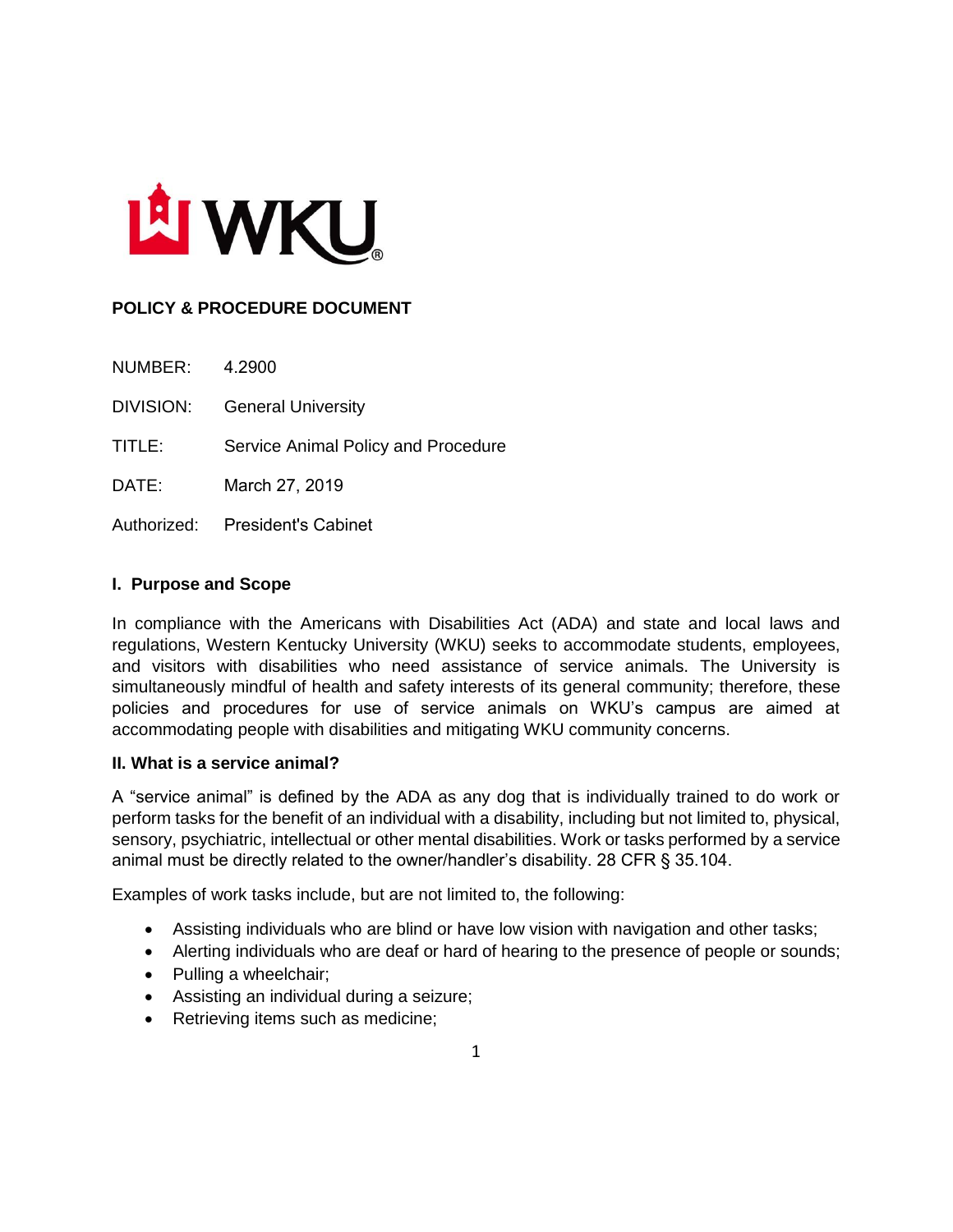- Providing physical support and assistance with balance and stability to individuals with mobility disabilities; and
- Helping persons with psychiatric and neurological disabilities by preventing or interrupting impulsive or destructive behaviors.

Pursuant to specific criteria set forth in 28 CRF § 35.136 (i), a miniature horse may qualify as a service animal. Other species of animals, whether wild or domestic, trained or untrained, are not service animals.

## **III**. **Who may utilize a service animal on WKU's campus?**

To qualify for a service animal on campus:

- The person must have a disability as defined by the ADA, and
- The accompanying animal must be trained to do a specific task for the qualified individual.

#### **IV. What questions can be asked of a person with a service animal?**

The owner/handler of the service animal may be asked if the animal is required by a disability as defined by the ADA and what work or task the animal has been trained to perform (unless said information is readily apparent from observing the individual with a disability and accompanying service animal).

WKU shall NOT ask about the nature or extent of a person's disability in order for a person to qualify for use of a service animal on campus.

WKU shall NOT require documentation, such as proof that the animal has been certified, trained or licensed as a service animal.

#### **V. Where are service animals permitted on WKU property?**

Service animals are generally permitted in all areas on WKU's campus where members of the public, participants in services, programs or activities or visitors, as relevant, are allowed to go. The University may prohibit the use of a service animal in certain locations on campus due to health or safety restrictions, in areas where service animals may be in danger, or where the use of a service animal may compromise the integrity of research or threaten public health. Such restrictions may include, but are not limited to the following areas: research laboratories, classrooms with demonstration or research animals, wood shops, metal/machine shops, electrical shops, and mechanical rooms, certain health care areas or laboratories or food preparation areas.

Specific questions related to the use of service animals on the WKU campus by employees, students, or visitors can be directed to the ADA Coordinator by email at joshua.hayes@wku.edu or by phone at (270) 745-5121.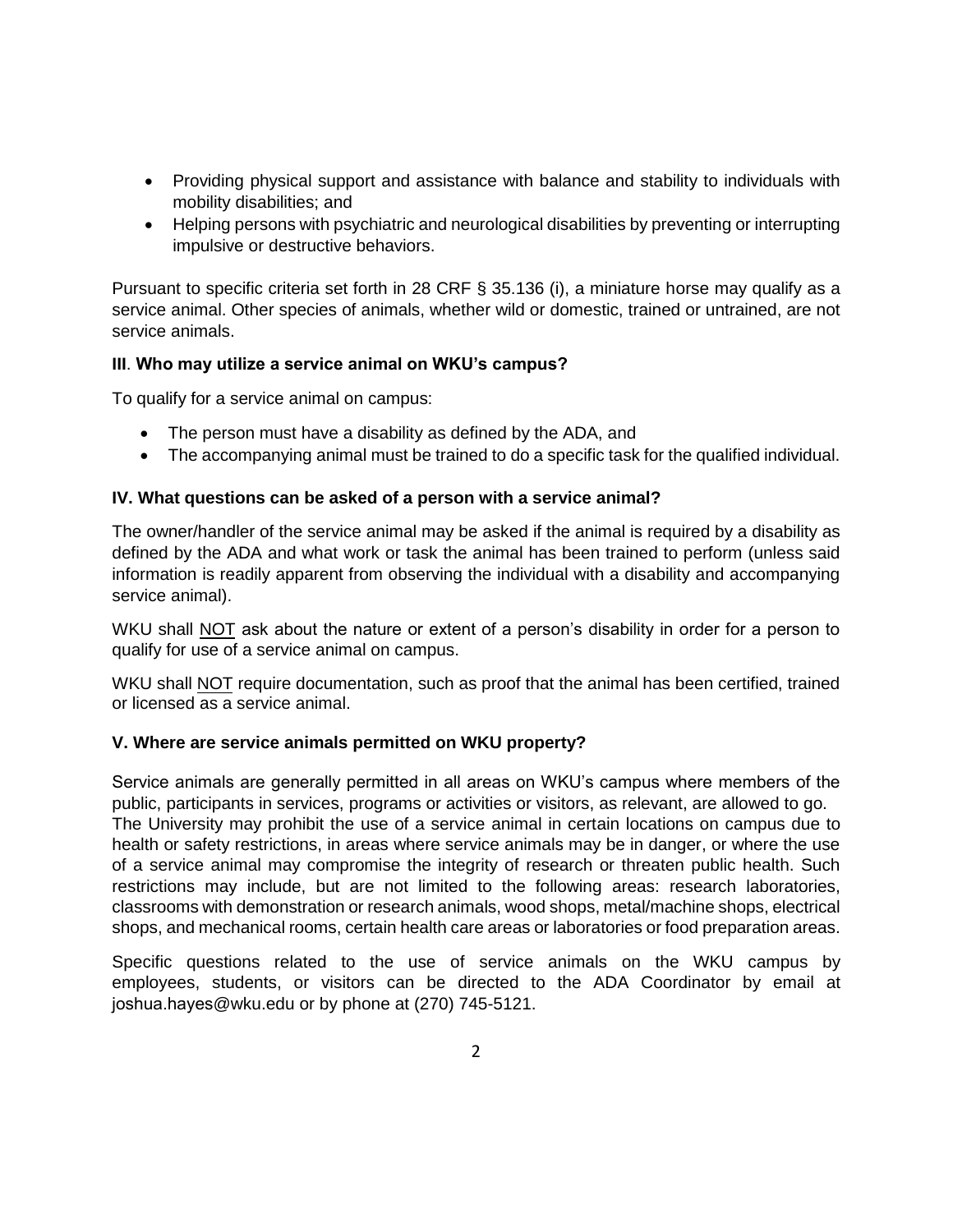## **VI. Who should I contact if I intend to have a service animal in University housing?**

Students with a service animal that will be housed in University housing should register with the Student Accessibility Resource Center (SARC) at sarc.connect@wku.edu or by phone at 270- 745-5004 so appropriate housing accommodations can be arranged.

#### **VII. What are the responsibilities of service animal owners/handlers?**

A service animal shall be under the control of its owner/handler. A service animal shall have a harness, leash, or other tether unless the owner/handler is unable because of a disability to use a harness, leash, or other tether, or the use of a harness, leash, or other tether would interfere with the service animal's safe, effective performance of work or tasks. In either scenario, it is permissible for the owner/handler to refrain from using a harness, leash, or other tether; however, the service animal must be otherwise under the handler's control (e.g. voice control, signal, or other effective means).

The owner/handler of a service animal is responsible for complying with state and local licensing laws.

Service animals shall be current with vaccinations and wear a rabies vaccination tag and other identifying tags.

The care and supervision of a service animal is the responsibility of the owner/handler. The owner/handler is responsible for removing or arranging for the removal of the service animal's waste, which must be disposed of in a sealed bag in a designated trash receptacle, and is responsible for the cost of care necessary for a service animal's well-being—including regular bathing and grooming, as needed.

The owner of the service animal is responsible for any damage to University property caused by the service animal.

A service animal must leave campus with the owner any time the owner leaves campus overnight.

## **VIII. What are the responsibilities of the campus community toward service animal and owners/handlers?**

Members of the WKU community must allow a service animal to accompany the owner at all times, and in all campus locations with the exception of areas set forth in Section IV. If it is not readily apparent that an animal is a service animal performing tasks for a person with a disability, the appropriate method to ascertain if the animal is a service animal is to ask if the animal is required because of a disability and what task the animal has been trained to perform.

Members of the WKU community are prohibited from the following:

• Touching a service animal unless invited to do so;